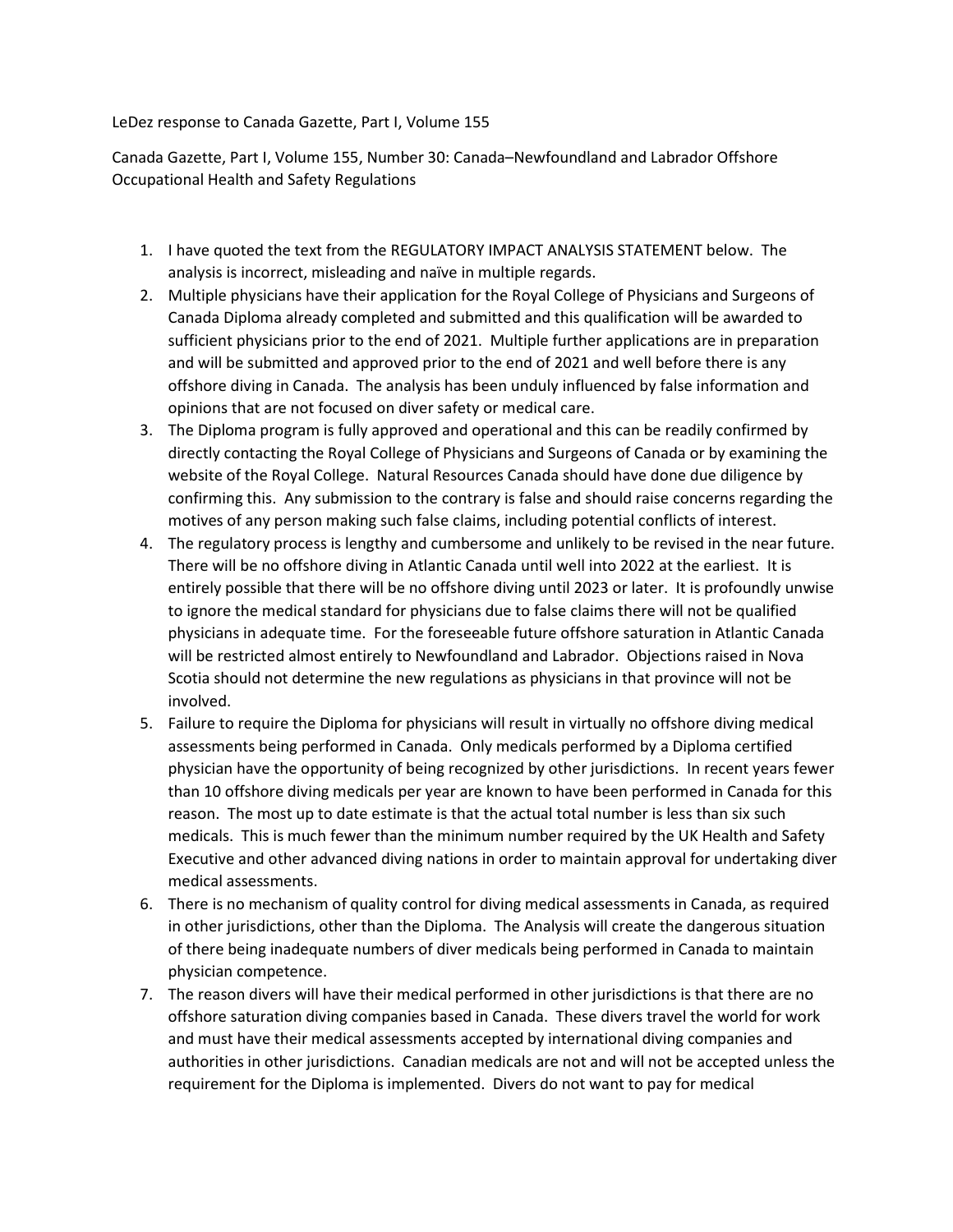assessments in multiple countries so they find it more effective and less costly to have the medical done when they are in Europe or other jurisdictions that meet European standards.

- 8. It is misleading to state that the practice of the past 30 years is to accept Canadian dive medicals meeting Category 1 CSA. The fact is that very few of these medicals are done in Canada for the reasons stated above. It does not really matter even if regulations require acceptance of Canadian medicals that do not meet international standards because the divers are not going to have the medicals done in Canada for the reasons stated above.
- 9. The Analysis should only be considering issues related to offshore diving under federalprovincial jurisdiction. The proposed requirement for the Diploma would not apply to inshore diving operations. Natural Resources Canada should disregard false claims that there will be insufficient physician to undertake offshore diving medicals.
- 10. Unless there is a restriction to Diploma physicians for offshore diving medicals then no physician will undertake sufficient offshore diver medicals to maintain competence. The consequences of this will be verity serious.
- 11. The Diploma certification is the only training available that provides certification of physician competence in saturation diving. Other training programs and lists of physicians do not provide any form of certification of competence recognized by medical authorities. It is essential that the Diploma be required for recognition as a diving physician specialist. There is no other form of recognition.
- 12. The Analysis also makes a further false statement: "Limiting dive medicals to be performed only by a dive physician specialist would serve to reduce the number of qualified physicians to a very small number (approximately two, at this point in time). The suggested approach would also be inconsistent with other federal and provincial diving regulations." This statement is simply not true. In fact, a good example of the falsehood of this statement pertains to Aviation Medicals and Aviation Medical Examiners. Transport Canada specifically limits the number of Aviation Medical Examiners so that each physician can be adequately trained and maintain their competence by seeing sufficient numbers of pilots. There are many more pilots than offshore saturation divers. Furthermore, Transport Canada has been greatly involved in supporting the development of the Royal College Diploma in Aerospace Medicine. Natural Resources Canada should not be making this type of misleading statement that are demonstrably false when considering other federal departments. Other international jurisdictions specifically limit the number of approved Diving Medical Examiners for these same reasons.
- 13. An additional very important issue is that there is a clear need for a mechanism for ongoing expert diving medical advice to the regulators from a physician or physicians that are actually involved in provision of diving medical coverage to offshore diving operations. The only offshore saturation diving likely in the near future is in Newfoundland and Labrador and due weight must be given to this reality. No physician outside of Newfoundland and Labrador has provided significant coverage of offshore saturation diving for years.
- 14. There is likely to be some saturation exposures in British Columbia as part of tunneling operations but this will not be under federal jurisdiction. Those operations are overseen by an experience hyperbaric physician.
- 15. Natural Resources Canada would be well advised to revisit its disastrous conclusions and the serious long term consequences that will result. In doing so there should be due consideration of the practices in other federal agencies such as for Aviation Medical Examiners and Aerospace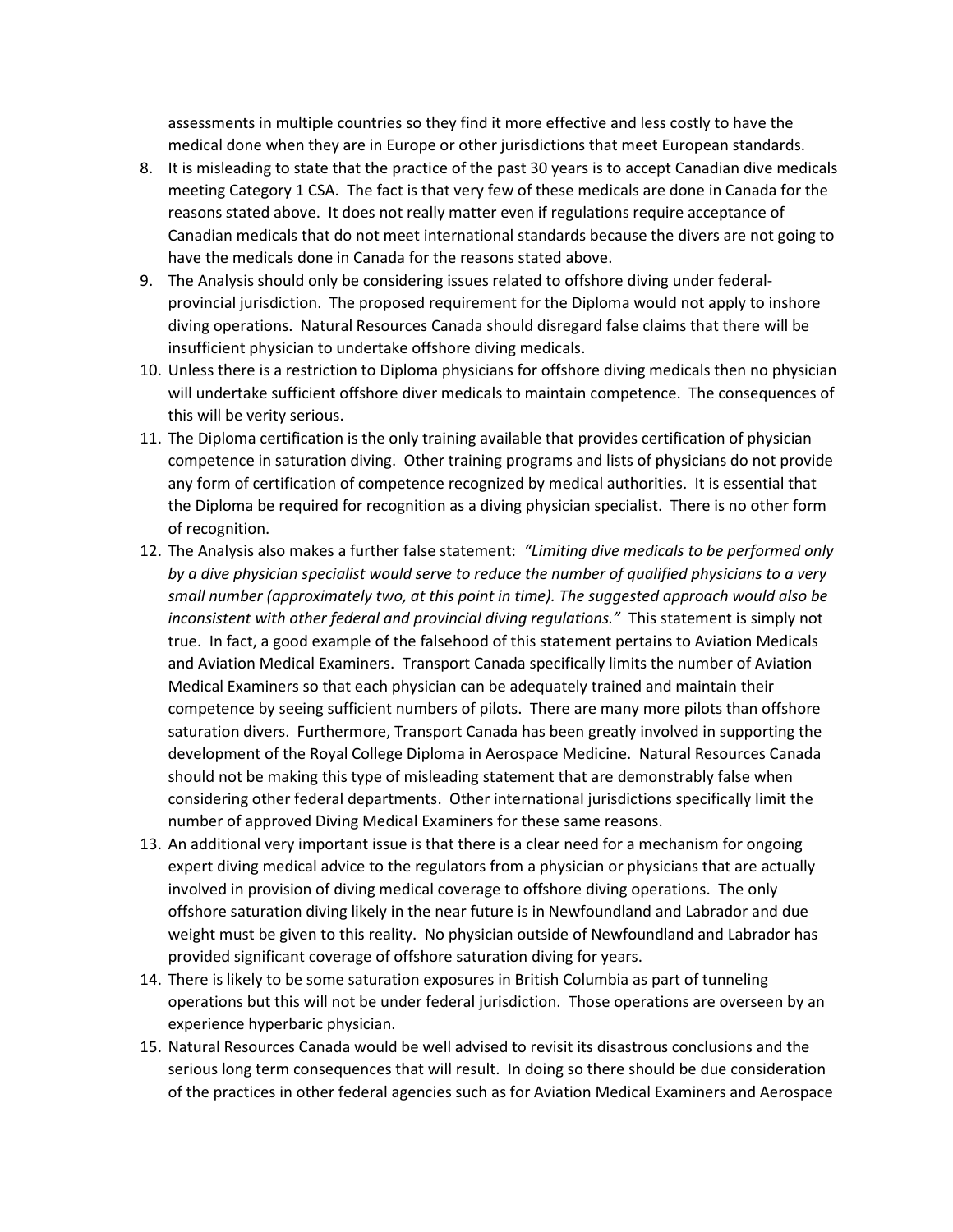Medicine physicians. Transport Canada and the airlines would not consider approving unqualified physicians for providing medical services.

I urge Natural Resources Canada to reconsider its conclusions based upon facts and the realities outlined above. The approach outlined by Natural Resources Canada would ensure that Canadian diving medicals become irrelevant and medical coverage will be of uncertain quality and competence. That would result in offshore diving operations always maintaining "shadow" medical coverage and all the conflicts and confusion that would result.

Yours Sincerely

Dr. Kenneth M. LeDez

## Quoted from the Analysis:

## "Offshore diving safety

Feedback: Multiple diving stakeholders commented on the proposed regulatory approach to addressing various dive team and other personnel competencies, and in particular, their concern with incorporating by reference the competencies for dive team personnel in standard CSA Z275.4, Competency Standard for diving, hyperbaric chamber, and remotely operated vehicle operations. Multiple stakeholders expressed concern over the perceived lack of offshore representation at the Canadian Standards Association (CSA) diving standard committees and suggested that some mechanism be considered that would protect against the dilution of competency requirements for offshore personnel.

Response: NRCan, Nova Scotia Labour and Advanced Education, and both offshore Boards hold seats at the CSA diving technical committees and continue to monitor the potential changes to the diving standards, particularly as they pertain to offshore diver competencies. CSA Z275.4 is currently under revision and the provisions related to offshore diving personnel are being closely monitored to ensure they continue to reflect the minimum standard desired.

Feedback: Stakeholders acknowledged the value in the future Diploma in Hyperbaric Medicine (Diving Medicine stream) but raised concern that it is not yet fully adopted and, therefore, there are no physicians in Canada currently in possession of this diploma/qualification. Stakeholders noted that it is unlikely that the program will be established, and physicians granted the diploma, by the end of 2021, when the proposed regulations would come into force.